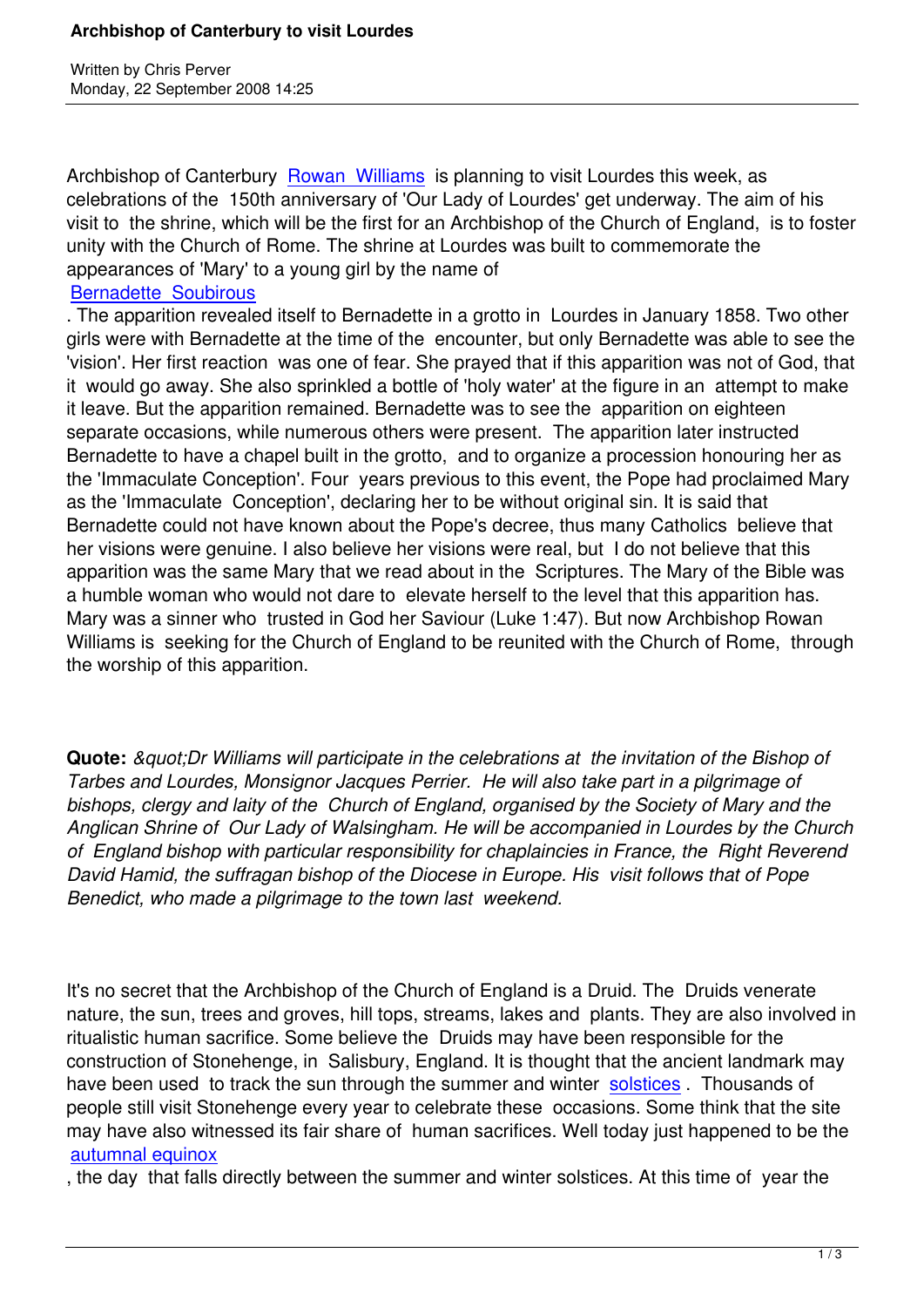Written by Christian by Christian by Christian by Christian by Christian by Christian by Christian by Christian

northern hemisphere experiences exactly the same amount of daylight hours as the southern hemisphere. And what better day to give Stonehenge a modern makeover

? It seems that in honour of one Druid's visit to the Catholic shrine of Lourdes, England is about to get its own version...

**Quote:** *" The findings do not conflict with other recent theories about the uses of Stonehenge -- which indicate that it was an astronomical observatory, a cemetery and the site of biannual celebrations that honoured the dead and the living. But they do suggest that the monument also was an ancient Lourdes where pilgrims congregated to have their wounds and illnesses magically healed.*

*Stonehenge has & quot: multiple meanings and multiple uses & quot: that may have changed over the centuries, said archaeologist Mary Ann Owoc of Mercyhurst College in Erie, Pa., who* was not involved in the new research. & quot; To limit it to one is an error. & quot; The idea that *the stones are not just building materials but have efficacy & quot: is tremendously appealing as an idea," said archaeologist Julian Thomas of Manchester University, who also was not involved in the research. & quot: The idea that they were brought there because they have some kind of power seems to me entirely plausible. But whether it is just about healing is another <u>guestion.&guot:</u>* 

Is it just a coincidence? A Druid representing the Church of England visits Lourdes? A Druidic monument gets a 'Lourdes makeover' on the day of the equinox? Perhaps it is just a coincidence. But there is no coincidence in that the same devil is behind all of it... The apparitions of Mary all over the world, the adoration of Mary, the 'miraculous healings' both at Lourdes and now apparently at Stonehenge, the 'lucky charms', the worship of nature and the human sacrifices... Personally I think the makeover on Stonehenge is just a cover-up designed to hide its dark past. Just as the apparition at Lourdes had the appearance of good, the beauty was just a veneer that served to hide a very different reality underneath. The Bible warns us in 2nd Corinthians 11:14-15 that Satan masquerades as an angel of light in order to deceive, and that it should be no marvel if his ministers use the same tactics. Regarding Rowan Williams and Lourdes, I can't think of any other words to say about this other than what God says in Revelation 18.

## Revelation 18:4-5

 And I heard another voice from heaven, saying, Come out of her, my people, that ye be not partakers of her sins, and that ye receive not of her plagues. For her sins have reached unto heaven, and God hath remembered her iniquities.